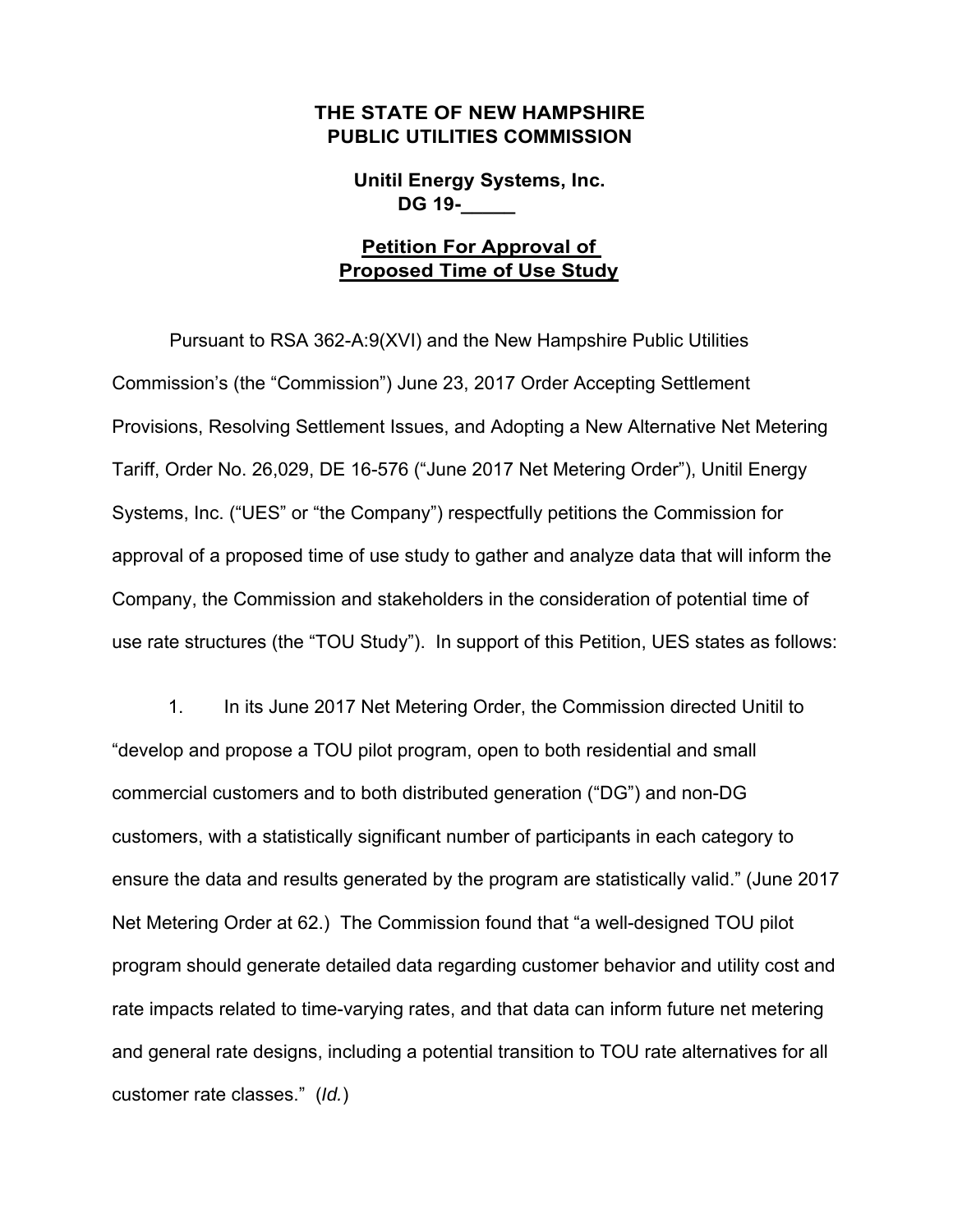2. In response to the Commission's directive, UES has developed a proposed TOU Study. Details concerning the proposed TOU Study are provided in the prefiled Direct Testimony of Robert S. Furino that accompanies this Petition. As Mr. Furino explains, UES took an approach when designing the TOU Study that, among other things:

(a) best allows UES and stakeholders to assess (and implement, if appropriate) TOU rates;

(b) fills in key gaps regarding data and analysis needed to develop and assess TOU and the future structure of net metering;

(c) builds on and leverages UES' deployment of advanced metering systems and data sharing efforts;

(d) offers some form of TOU pricing to all customers;

(e) represents a targeted and cost-effective use of investment dollars; and

(f) integrates stakeholder input and facilitates learning for all parties. In addition, the proposed TOU Study will assess the Company's technical ability to efficiently implement metering and billing of the selected TOU rate design(s) and will assess requirements needed to provide competitive electric power suppliers the opportunity to offer power supply to customers under TOU rates, to the extent competitive electric suppliers are interested in offering TOU rates. The TOU Study will also explore ways to explain and promote TOU rates, while assessing customer acceptance of TOU rates and interest among vendors in providing products and services that will help customers take advantage of TOU rates.

3. The Company's proposed TOU Study will involve two primary components: (i) a table top quantitative analysis of TOU rate structures; and (ii) an

2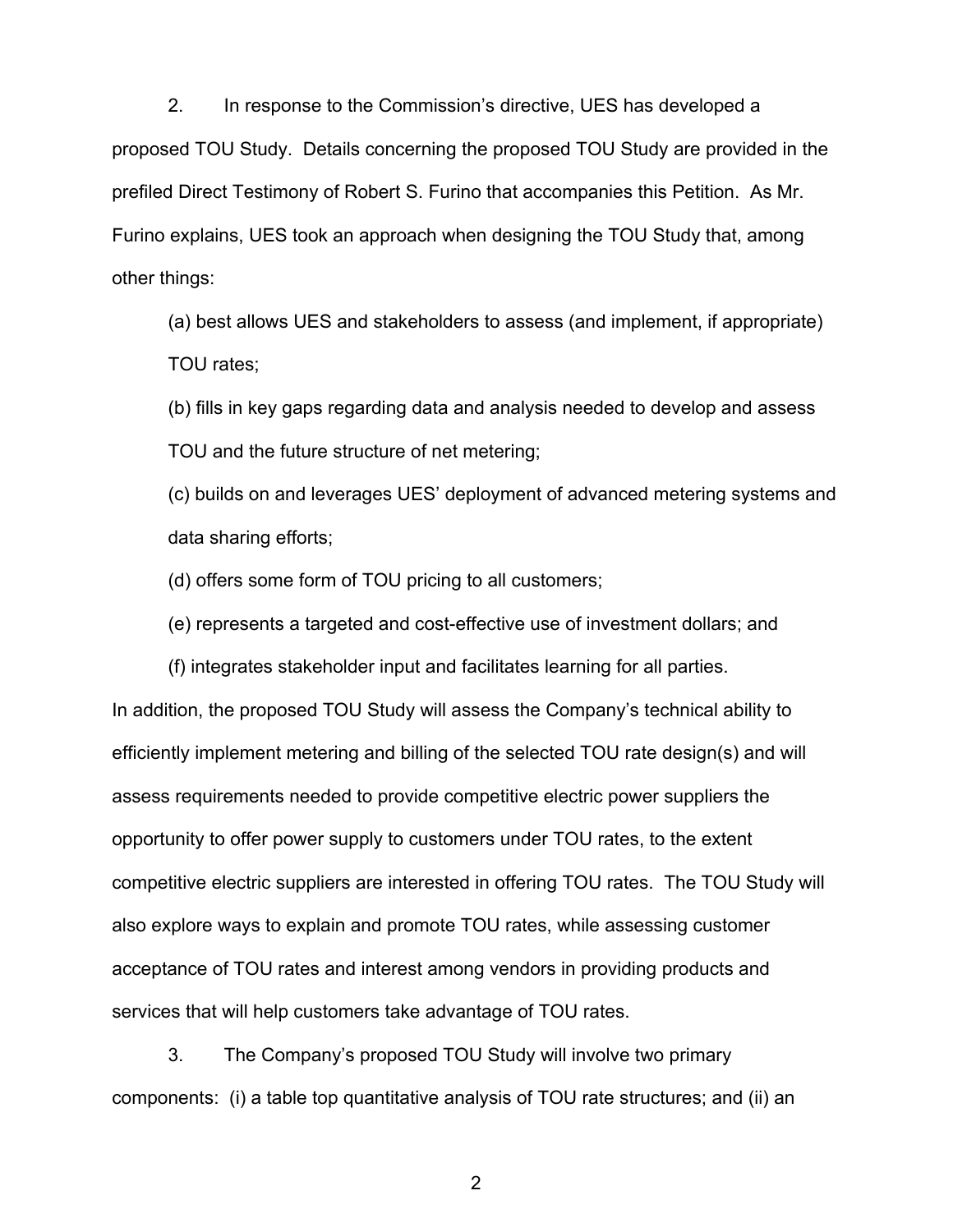assessment of key TOU rate-related questions and topics that is primarily qualitative. The proposed TOU Study will involve significant stakeholder participation, including quarterly updates and meetings, and will culminate in a final report ("Final Report") that summarizes the results of analysis, highlights key conclusions and recommendations, and proposes next steps regarding a TOU rollout, if appropriate.

4. The TOU Study is predicted to be conducted during approximately the 12 month period following Commission approval.

5. The Commission's June 2017 Net Metering Order confirmed that UES would "be permitted to recover prudently-incurred costs of required metering upgrades, study expenses, and pilot program implementation." (June 2017 Net Metering Order at 51.)

6. UES does not expect to incur costs related to metering upgrades. The Company's budget for estimate for external consulting costs associated with the TOU study is up to \$500,000. UES proposes to recover its actual TOU Study-related costs through its external delivery charge ("EDC"), which is charged to all customers reconciled on an annual basis. The Company projects that a typical residential customer who consumes 650 kWh per month would pay an extra \$0.27 monthly, or \$3.28 annually, to fund the TOU Study. The Final Report will include estimates of additional expenses for any recommendation to implement TOU rates.

7. UES believes that its proposed TOU Study is consistent with the directives in the Commission's June 2017 Net Metering Order and will provide important and meaningful data to the Company, the Commission and stakeholders relevant to decisions related to TOU rates.

For all of the reasons stated in this Petition, as well as the accompanying

3